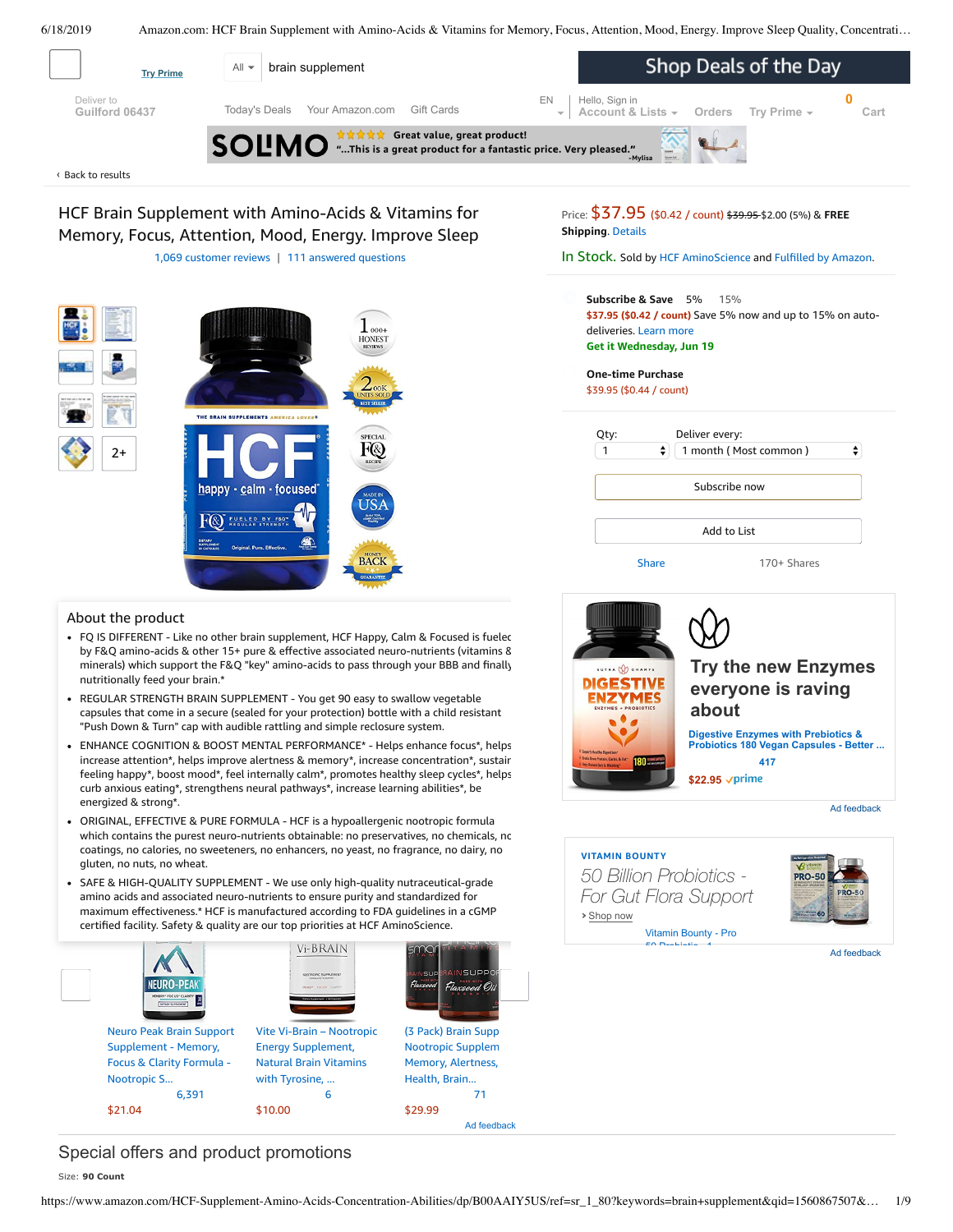**[Your cost could be \\$0.00 instead of \\$39.95](https://www.amazon.com/gp/cobrandcard/marketing.html?pr=con321&inc=50gcUnrec&ts=6h3obed1sxlp73gnje2t46s7jjihuoq&dasin=B00AAIY5US&plattr=math&place=detailpage&imp=51d2d858-5b36-42ed-b953-cd8017254f60)**! Get a **\$50 Amazon.com Gift Card** instantly upon approval for the **Amazon Rewards Visa Card** Apply now

### **Have a question?**

Find answers in product info, Q&As, reviews

Product Description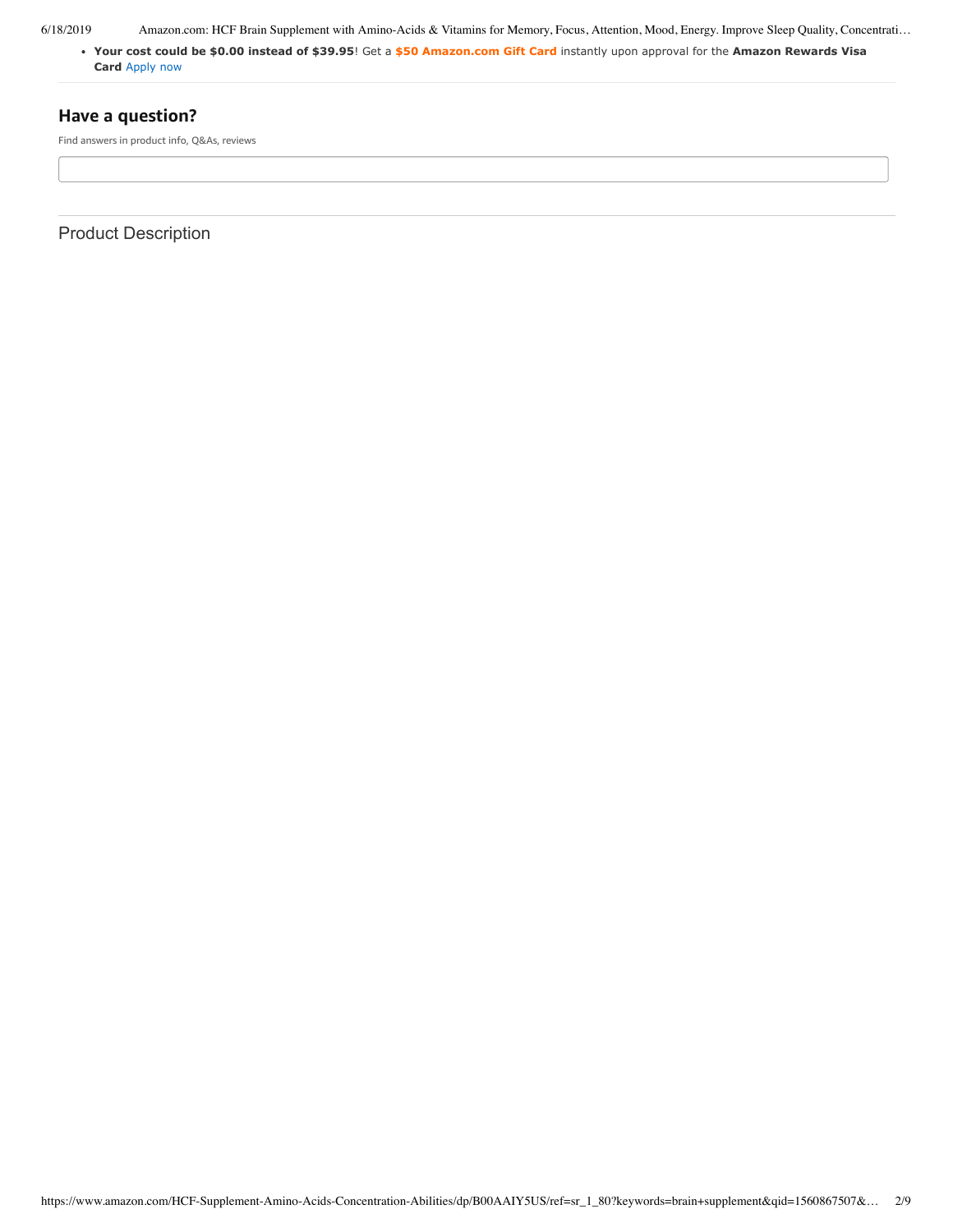

**Focus & Attention** 

- **Concentration & Learning Abilities**
- **Alertness & Memory**
- **Energy & Strength**
- **Calmness & Positive Mood**
- **Happy Feelings**

## WE ARE: Pure Amino Acids, the Building Blocks of Life

Amino Acid F (DL-Phenylalanine) supports feelings of pleasure, happiness, alertness, energy, motivation, memory, attention, calmness, and sleep to name just a few.\*

Amino Acid Q (L-Glutamine) helps the mind relax and "tone down" unwanted "mind chatter" which can sharpen a person's ability to focus and concentrate with more clarity and greater cognition.\*

The advantage HCF Happy, Calm & Focused has over other brain supplements is simple. Typical brain supplements rely on high-dose "50-ingredients-in-one" glorified multi-vitamins or just herbs to artificially stimulate or inhibit your brain's "feel good" neurotransmitter levels. HCF supports feeding your brain's neurotransmitters with the foundational building blocks F and Q amino acids to help bring happiness, calmness, and focus back into your, and your loved one's, life.

# WE ARE NOT: A Quick Herbal Buzz, or an All-in-One that Doesn't Deliver



**What makes HCF so effective?**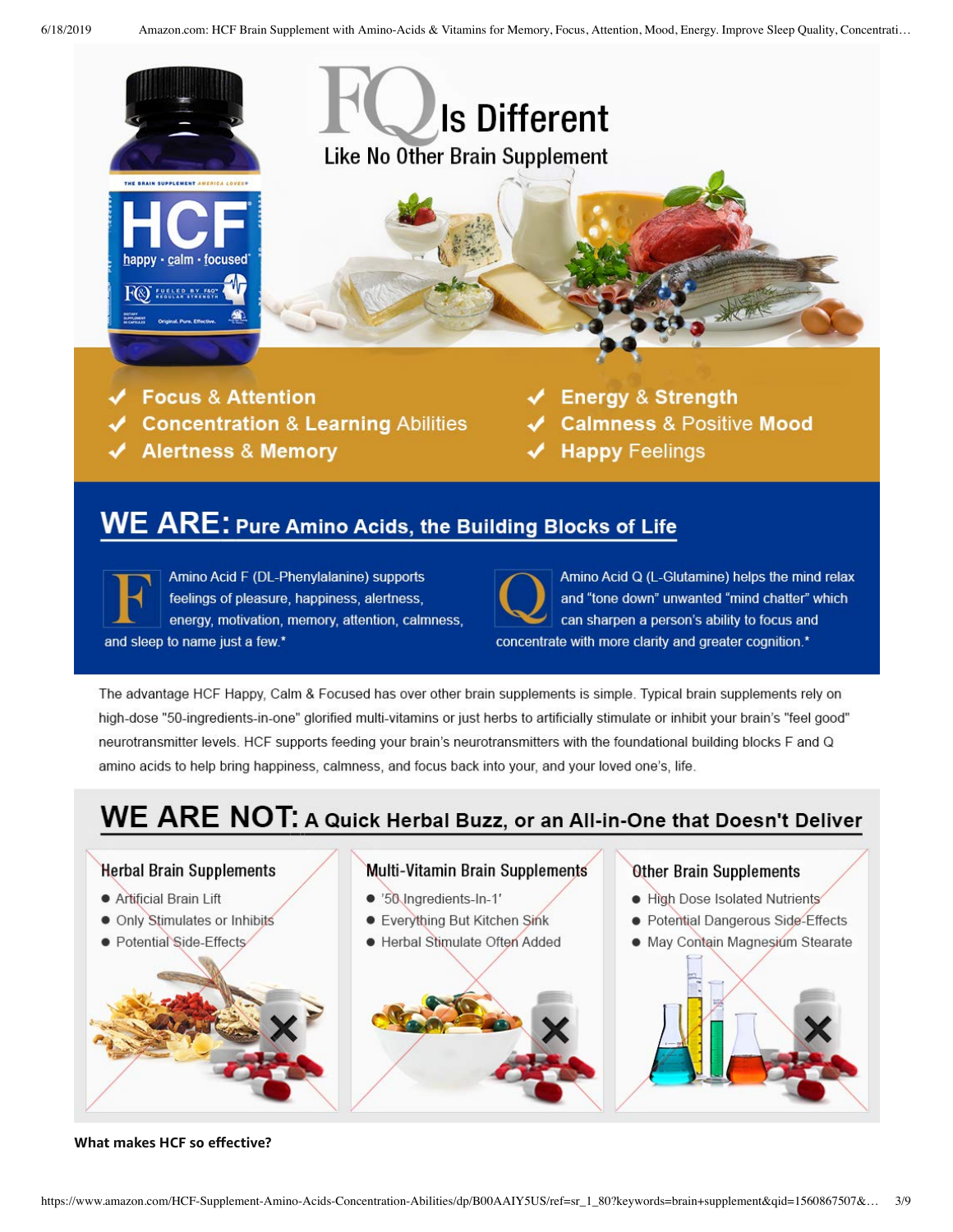HCF Happy, Calm & Focused is an original, pure and effective dietary supplement, considered one of the most exciting discoveries in brain supplementation in decades!\*

### **Special F&Q Recipe:**

- **Phenylalanine (F)** is an amino acid of tremendous nutritional importance and a known nutritional precursor to the neurotransmitters dopamine, norepinephrine (noradrenaline), epinephrine (adrenaline) and involved in the release of PEA, phenylethylamine which can sensitize endorphin receptors to endorphins.
- **L-Glutamine (Q)** is an amino acid and a major precursor for the neurotransmitter GABA, or gamma amino butyric acid.
- **Associated Neuro-Nutrients** are what make the HCF formula so highly effective. These absolute, and precise levels of synergistic vitamins, minerals, and other nutrients support the F&Q amino-acids to pass through your blood-brain barrier and finally nutritionally feed your brain.\*

These two powerful, key amino acids "F" and "Q" are similarly found in whole-food proteins like fish, milk, cheese, and turkey.

F&Q works by supporting the increase of "feel good" neurotransmitter levels responsible for helping you feel happy, calm, and focused every single day. The more "feel good" neurotransmitters your brain creates, the longer you're able to push. And the longer you can push, the farther you'll go. A single 3 capsule serving of HCF contains a healthy amount of F&Q, supporting the demand of the brain's neurotransmitter levels.

So if we're not eating enough of these F&Q whole-food proteins to rebuild our brain neurotransmitters 'every single day'—could we actually be "starving our brains?"\* There is a logical reason why we feel the way we do, and the answer isn't 50-in-1 multi-vitamin brain supplements or herbs that just trick the brain.\*

Happy, calm, and focused thoughts don't just happen by accident.\* Nourishing our brains with these specific amino acids and associated neuro-nutrients are critical to supporting the manufacturing of these neurotransmitters and maintaining a healthy and balanced brain.\*

### Product details

#### Size: **90 Count**

**Product Dimensions:** 7 x 3.5 x 3.5 inches : 8 ounces

**Shipping Weight:** 4 ounces [\(View shipping rates and policies\)](https://www.amazon.com/gp/help/seller/shipping.html/ref=dp_pd_shipping?ie=UTF8&asin=B00AAIY5US&seller=ATVPDKIKX0DER)

**ASIN:** B00AAIY5US

**UPC:** 859646006002 798304003048

**Average Customer Review:** [1,069 customer reviews](https://www.amazon.com/product-reviews/B00AAIY5US/ref=acr_dpproductdetail_text?ie=UTF8&showViewpoints=1)

**Amazon Best Sellers Rank:** #12,374 in Health & Household ([See Top 100 in Health & Household\)](https://www.amazon.com/gp/bestsellers/hpc/ref=pd_zg_ts_hpc) #27 in 5-HTP Nutritional Supplements

Product Warranty: For warranty information about this product, please [click here](https://www.amazon.com/gp/feature.html/ref=dp_warranty_request_3P?ie=UTF8&docId=1002406021)

Would you like to **tell us about a lower price**?

### Related Video Shorts | [Upload](https://www.amazon.com/creatorhub/video/upload?productASIN=B00AAIY5US&referringURL=ZHAvQjAwQUFJWTVVUw%3D%3D&ref=RVSW) your video



### Important information

### **Safety Information**

HCF is not a substitute for any medication. If you are pregnant, nursing, or taking monoamine oxidase inhibitors(MAO), consult a physician before taking this product. Phenylketonurics this product contains phenylalanine. Keep out of the reach of children. Store in a cool dry place. Do not use if seal is broken or missing. Do not exceed recommended dose. You may experience some minor side effects as you acclimate to HCF. Some of these effects could temporarily include: sleeplessness, diarrhea, headache, loss of appetite, irritability, sensitivity to bright lights, loss of libido or tiredness. If any of these effects seem too difficult, simply lower your dosage. If these effects do not improve in a few days, if they worsen, or if you experience any serious side effects, discontinue use and contact your physician. Report any Adverse Side Effect to HCF's Office. While amino acid, vitamin and mineral supplements are generally considered safe, you may wish to check with your doctor before taking these or any other dietary supplements. While we include dietary ingredients offered in our product, this list does not help with administering information on possible interactions and contraindications with prescription medications, OTC medicine or other supplements. This needs to be discussed with your physician. If you plan to use a dietary supplement in place of drugs or in combination with any drug, tell your healthcare provider first.

### **Indications**

HCF Happy, Calm & Focused ingredients have been used for decades by a number of renown neuro-scientists for helping to support the increase of key "feel good" neurotransmitter levels. At the core of this renown HCF formula are two key amino-acids called F&Q. Combined with a balanced delivery system of micro neuronutrients, HCF supports the increase of "feel good" neurotransmitters in our brain very similar to what you would actually find in whole-food proteins.

#### **Legal Disclaimer**

\*These statements have not been evaluated by the FDA. This product is not intended to diagnose, treat, cure, or prevent any disease.

Statements regarding dietary supplements have not been evaluated by the FDA and are not intended to diagnose, treat, cure, or prevent any disease or health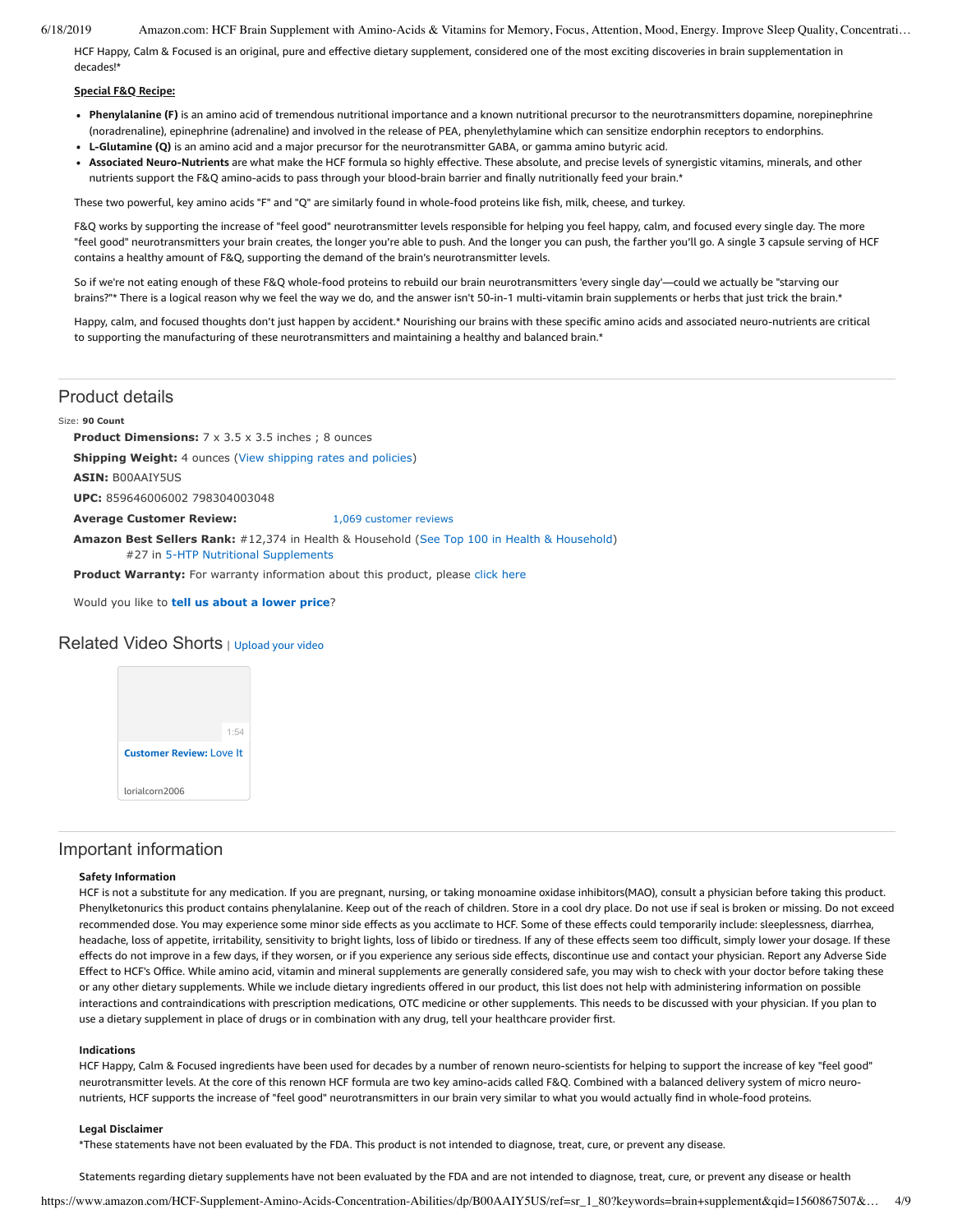condition.

### **Ingredients**

Proprietary Amino Acids (1,350 mg): DL-Phenylalanine & L-Glutamine; Associated Neuro-Nutrients: Vitamin A 1000 IU, Vitamin E 1.5 IU, Vitamin B1 3 mg, Vitamin B2 3 mg, Vitamin B3 6 mg, Vitamin B6 3 mg, Folic Acid 150 mcg, Vitamin B12 150 mcg, Biotin 150 mcg, Vitamin B5 3 mg, Calcium 30 mg, Iron 3 mg, Magnesium 30 mg, Zinc 6 mg, Chromium 225 mcg; Other Ingredients: Vegetable Capsule Hypromellose, Rice Powder, Vegetable Magnesium Stearate, Silica.

### **Directions**

As a dietary supplement for adults, begin daily taking (3) capsules 30 minutes before breakfast ONLY on an empty stomach with 8oz glass of water.\* To accommodate body weight, activity level, stress level and/or inadequate diet, you may increase up to a maximum of (6) capsules per day and/or take at different intervals during the day.\*

### Sponsored products related to this item



### <span id="page-4-1"></span>Customer Questions & Answers

<span id="page-4-0"></span>[See questions and answers](https://www.amazon.com/ask/questions/asin/B00AAIY5US/ref=cm_cd_dp_lla_ql_ll)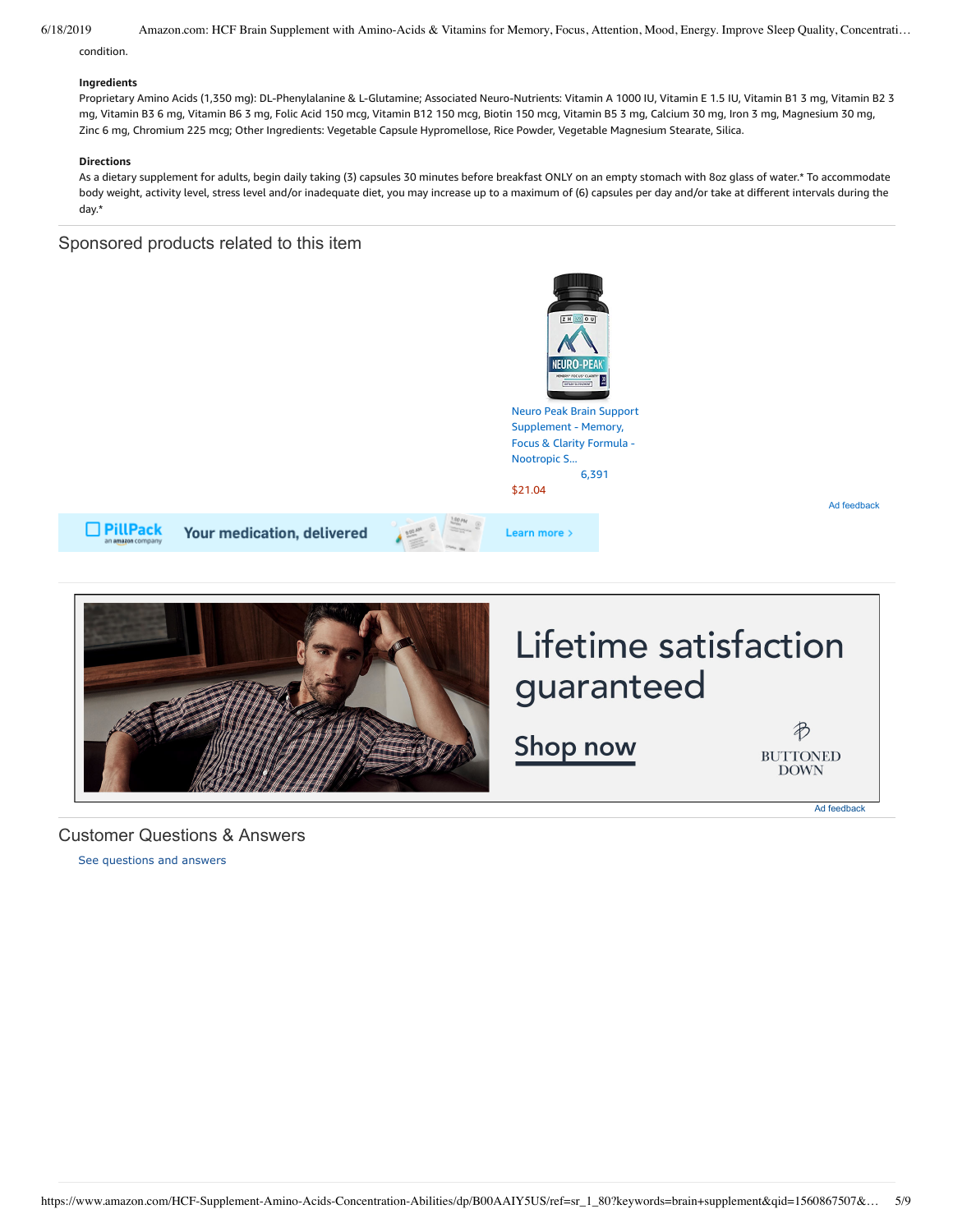```
6/18/2019 Amazon.com: HCF Brain Supplement with Amino-Acids & Vitamins for Memory, Focus, Attention, Mood, Energy. Improve Sleep Quality, Concentrati…
```
### **[1,069 customer](https://www.amazon.com/HCF-Supplement-Amino-Acids-Concentration-Abilities/product-reviews/B00AAIY5US/ref=cm_cr_dp_d_show_all_top?ie=UTF8&reviewerType=all_reviews) reviews**

3.8 out of 5 [stars](javascript:void(0))

| 5 star | 54% |
|--------|-----|
| 4 star | 26% |
| 3 star | 9%  |
| 2 star | 4%  |
| 1 star | 7%  |

### **By feature**

| Easy to swallow | 4.2 |
|-----------------|-----|
| Value for money | 4.0 |
| Flavor          | 3.9 |
|                 |     |

### **Review this product**

Share your thoughts with other customers



Ad feedback

**Customer images**



See all customer images

### **Read reviews that mention**

| calm and focused                 | empty stomach |                | highly recommend   |             |
|----------------------------------|---------------|----------------|--------------------|-------------|
| recommend this product to anyone | brain fog     |                | throughout the day |             |
| noticed a difference             | amino acid    | glass of water |                    | much better |

### **Showing 1-8 of 1,069 reviews**

Top Reviews Top Reviews

stormtrooper

### **Great [product.](https://www.amazon.com/gp/customer-reviews/R2SZ7PRA05LQHN/ref=cm_cr_dp_d_rvw_ttl?ie=UTF8&ASIN=B00AAIY5US)**

December 7, 2016 Size: 90 Count **Verified Purchase**

I bought this for my 10 year old, who has ADD and wanted to try this product.

Since he started to take these, he has been more calm, focused and been able to deal with all sorts of issues where he used to express in anger.

His homework has gotten a lot better where he has been able to focus and doesn't get as distracted as he used to.

### 132 people found this helpful



**I looked at the [ingredients](https://www.amazon.com/gp/customer-reviews/R3IGK56UDP7KVF/ref=cm_cr_dp_d_rvw_ttl?ie=UTF8&ASIN=B00AAIY5US) which appear to be good, EXCEPT for the Folic Acid**

### March 13, 2017

Size: 90 Count **Verified Purchase**

My 13-year-old son has ADD, OCD, Asperger's, Anxiety and Sensory Integration Disorder. We have tried many things, including medications, you help with his focus problems. Nothing has helped. I heard about HCF through a teacher of a friend's son. She (the teacher) was taking HCF and swears by it. I looked at the ingredients which appear to be good, EXCEPT for the Folic Acid. I was very disappointed to see that. Folic acid (synthetic version of folate) is now known to have detrimental health effects, especially in those with MTHFR variants/mutations (which it now estimated affects almost 50% of the U.S. population). I know about this because I have a variant of this gene, which inhibits my ability to convert folic acid to folate (the form my body can use). Folic acid competes with folate for positions on the cell receptors and bogs down the cell's ability to absorb the bioavailable folate. Having said all of this, HCF does seem to have had a positive effect on my son. His teachers report better focus (initially). And he reported feeling "happy" after the first dose. That effect seems to have worn off, so I think we would have to increase the dose to get the effect we're wanting. However, I can't, in good conscience, continue to give my son something containing folic acid (the full daily recommended amount in one dose), knowing how the body handles it and how it blocks the body's ability to absorb folate and actually builds up in the body (because they

### $t$  and more a version of this product with  $\mathcal{S}$  MTHF), I would be a version of this product with  $\mathcal{S}$

92 people found this helpful



January 18, 2018 Size: 90 Count **Verified Purchase**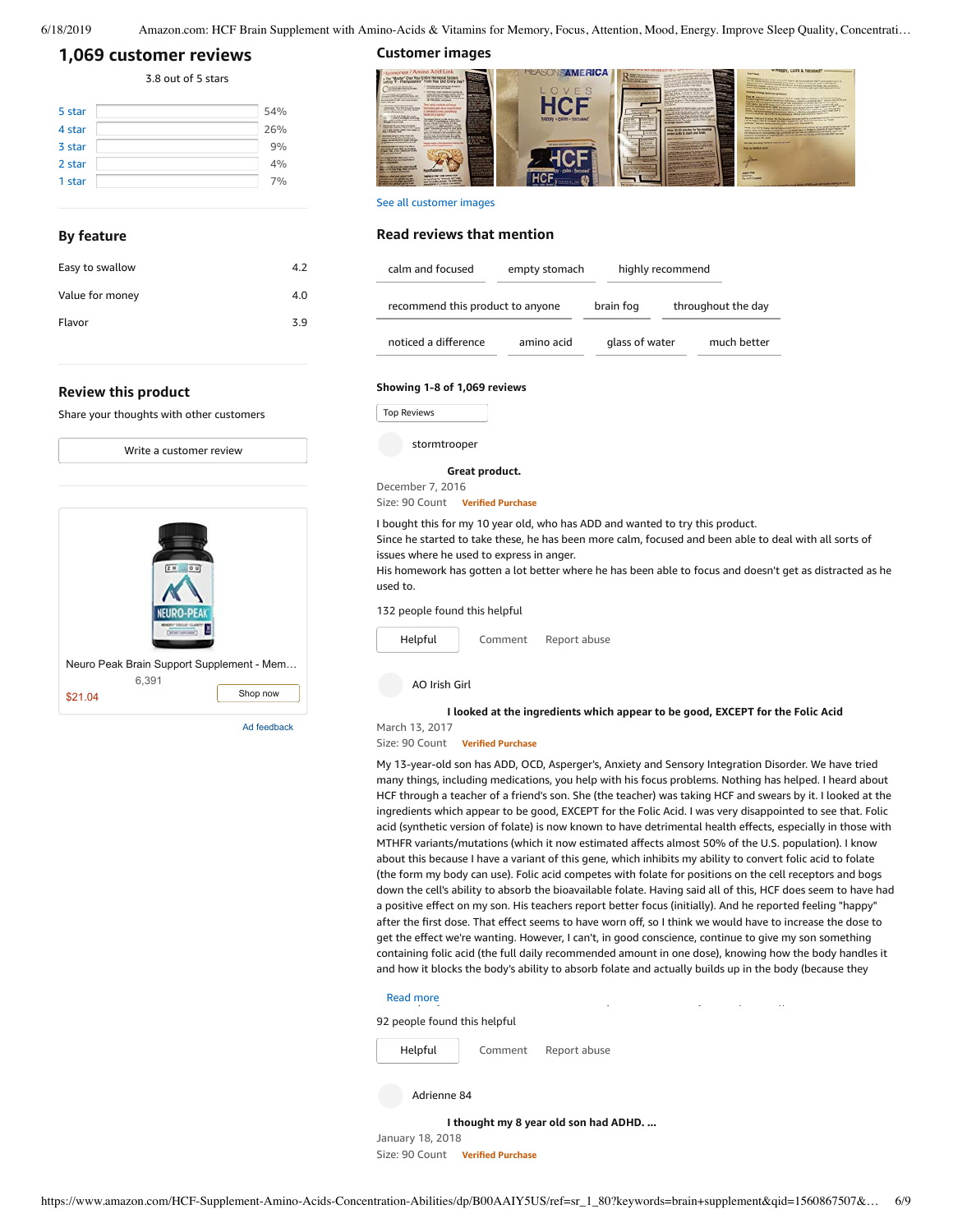I thought my 8 year old son had ADHD. We tried countless medications with no luck. They either made him grumpy and intolerant or they jacked him up more. I did some many hours of research and started to wonder if he didn't have ADHD. ( Which a doc told me he was) I found these and they have helped him in school and be a much more pleasant human being. It took about 1 whole bottle to really see a change in him. Now if I accidentally forget a day or two, I can really tell the negative in him. Give it a try , if at least for curiosity.

### 45 people found this helpful



Troy D. Top Contributor: Cooking

**[Changed](https://www.amazon.com/gp/customer-reviews/R1JQGQ7WYNQX95/ref=cm_cr_dp_d_rvw_ttl?ie=UTF8&ASIN=B00AAIY5US) my life**

October 14, 2016

Size: 90 Count **Verified Purchase**

I've been suffering with anxiety and depression for some time now, and really have not found anything to be all that effective. For extreme anxiety, Xanax is typically what I take, and is not something you want to take on a regular basis.

I started having some thyroid problems, and my mood became extreme so I was desperate for something to help. A friend of mine who suffers from anxiety and depression had nothing but positive things to say about this, well other than the price, so decided to give it a try.

It seems to take somewhere around 10 days to kind of kick in, but I definitely noticed a reduction in anxiety, and much better sleep. While I get up once during the night, I'm able to get back to sleep and typically get eight hours. Prior to taking this I tossed and turned a lot. It's made a big difference in my daytime sleepiness and cognitive ability.

One pill per day was pretty successful for me, but more recently I had to increase to three as I found they

#### Read [more](javascript:void(0))

46 people found this helpful



**G [Whether](https://www.amazon.com/gp/customer-reviews/R2ENP3FRU20T1Z/ref=cm_cr_dp_d_rvw_ttl?ie=UTF8&ASIN=B00AAIY5US) its for you or a loved one, it will make life better for both of you.**

August 13, 2015

Size: 90 Count **Verified Purchase**

I don't really have time for an in depth review so I will sum it up with some straight to the point verbiag lol., I ordered this for my wife a few years ago when she was going through a very moody and emotional time period, and within a week I noticed a huge difference. Happy and calm. Not sure about the focus part. I re ordered a few times and then we fell on financially tough times and couldn't afford to keep purchasing it. Recently she started going through some of the same stuff so I decided to try it out again. Once again it uplifted her spirits and almost magically gave her an ability to calmly deal with all that life has been throwing at us. She also deals with my bulls\*\*\* like a champ. So In conclusion, even if you dont personally need this product, someone in you life might. Which in the end can be just as helpful.

P.s. I probably need it more than her. I'm just egotistical and refuse to take it.

42 people found this helpful



### **See all 1,069 [reviews](https://www.amazon.com/HCF-Supplement-Amino-Acids-Concentration-Abilities/product-reviews/B00AAIY5US/ref=cm_cr_dp_d_show_all_btm?ie=UTF8&reviewerType=all_reviews)**

Write a [customer](https://www.amazon.com/review/create-review/ref=cm_cr_dp_d_wr_but_btm?ie=UTF8&channel=glance-detail&asin=B00AAIY5US) review

Set up an Amazon Giveaway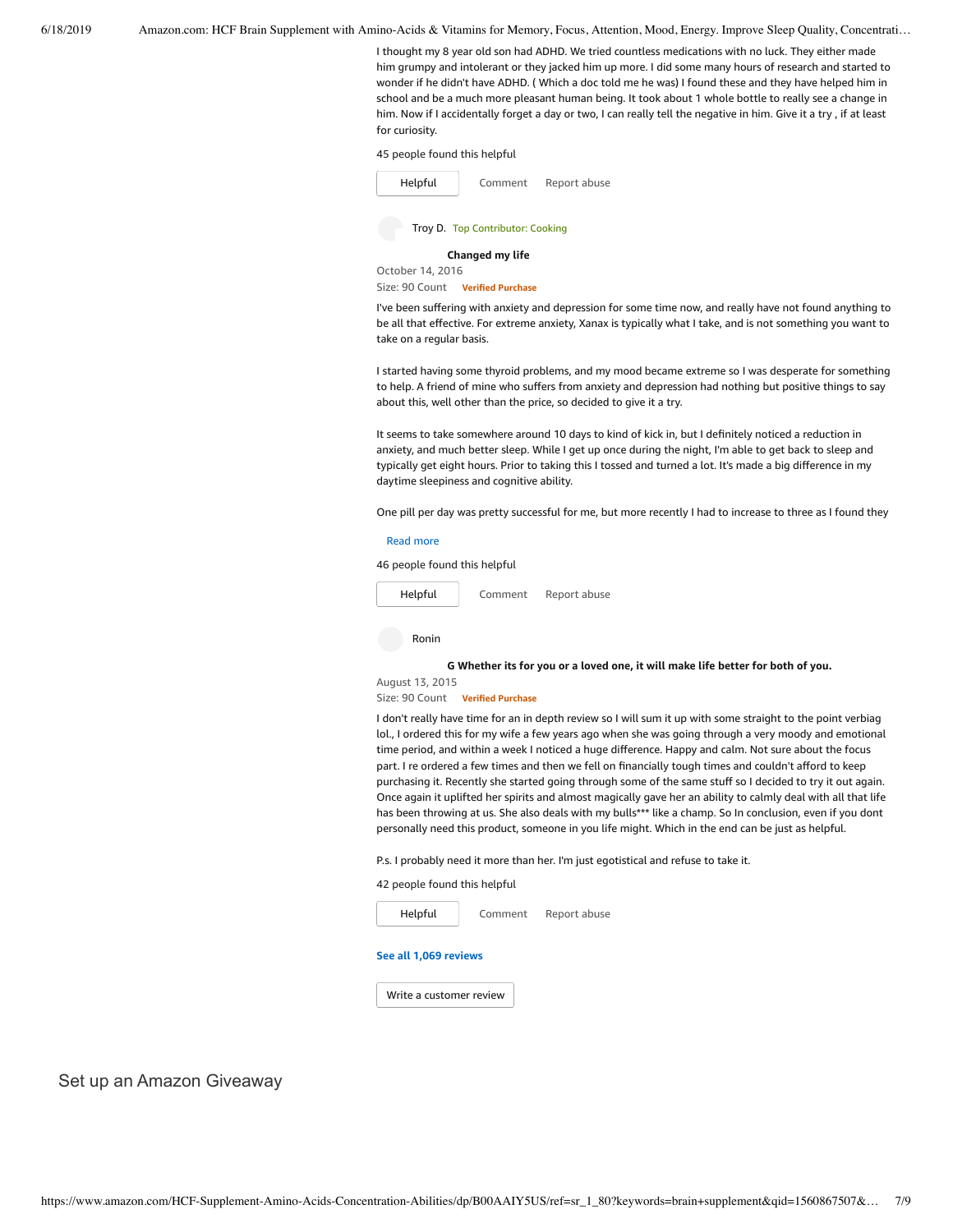

Amazon Giveaway allows you to run promotional giveaways in order to create buzz, reward your audience, and attract new followers and customers. Learn more about Amazon [Giveaway](https://www.amazon.com/gp/giveaway/home?ref=aga_dp_lm)

**This item:** HCF Brain Supplement with Amino-Acids & Vitamins for Memory, Focus, Attention, Mood, Energy. Improve Sleep Quality, Concentration & Learning Abilities. FQ is Different. (90 Count)

Set up a [giveaway](https://www.amazon.com/giveaway/host/setup/ref=aga_h_su_dp?_encoding=UTF8&asin=B00AAIY5US)



| <b>POWER &amp; POWER</b><br><b>SPORTS NUTRITION BY AMAZON</b> |
|---------------------------------------------------------------|
|---------------------------------------------------------------|

### **Pages with related products.** See and discover other items: fish oil with [coq10](https://www.amazon.com/slp/fish-oil-with-coq10/xq8t2vdp34pedfk?_encoding=UTF8&ref_=fs_blw_d_clp_1), [anxiety](https://www.amazon.com/slp/anxiety-oil/oeekohtuuym274j?_encoding=UTF8&ref_=fs_blw_d_clp_2) oil, stress relief [products,](https://www.amazon.com/slp/stress-relief-products/ffbr5wmf6ncu78p?_encoding=UTF8&ref_=fs_blw_d_clp_3) Best add pills for [adults,](https://www.amazon.com/customerpicks/Best-add-pills-for-adults/1a41e5aa7accca9185f3?_encoding=UTF8&ref_=fs_blw_d_customerpicks_4) Best focus [factor](https://www.amazon.com/customerpicks/Best-focus-factor-for-kids/2c4696f2a9a0b7121691?_encoding=UTF8&ref_=fs_blw_d_customerpicks_5) for kids

Disclaimer: While we work to ensure that product information is correct, on occasion manufacturers may alter their ingredient lists. Actual product packaging and materials may contain more and/or different information than that shown on our Web site. We recommend that you do not solely rely on the information presented and that you always read labels, warnings, and directions before using or consuming a product. For additional information about a product, please contact the manufacturer. Content on this site is for reference purposes and is not intended to substitute for advice given by a physician, pharmacist, or other licensed health-care professional. You should not use this information as self-diagnosis or for treating a health problem or disease. Contact your health-care provider immediately if you suspect that you have a medical problem. Information and statements regarding dietary supplements have not been evaluated by the Food and Drug Administration and are not intended to diagnose, treat, cure, or prevent any disease or health condition. Amazon.com assumes no liability for inaccuracies or misstatements about products.

[Back to top](#page-0-0)

|  | <b>Get to Know Us</b> |  |
|--|-----------------------|--|
|  |                       |  |

[Careers](https://www.amazon.jobs/) [Blog](https://blog.aboutamazon.com/?utm_source=gateway&utm_medium=footer) [About Amazon](https://www.aboutamazon.com/?utm_source=gateway&utm_medium=footer) [Press Center](https://www.amazon.com/pr) [Investor Relations](https://www.amazon.com/ir) [Amazon Devices](https://www.amazon.com/amazon-devices/b?ie=UTF8&node=2102313011&ref_=footer_devices) [Tour an Amazon Fulfillment Center](https://www.aboutamazon.com/amazon-fulfillment-center-tours?utm_source=gateway&utm_medium=footer&utm_campaign=fctours) **Make Money with Us** [Sell on Amazon](https://www.amazon.com/gp/redirect.html?_encoding=UTF8&location=https%3A%2F%2Fservices.amazon.com%2Fcontent%2Fsell-on-amazon.htm%2Fref%3Dfooter_soa%3Fld%3DAZFSSOA%26ref_%3Dfooter_soa&source=standards&token=1CC2E60AAEEFD9613C04037E8F5AFD0F4D90DC5B) [Sell Under Private Brands](https://www.amazon.com/l/ref=map_1_b2b_GW_FT?node=17882322011) [Sell on Amazon Handmade](https://www.amazon.com/gp/redirect.html?_encoding=UTF8&location=https%3A%2F%2Fservices.amazon.com%2Fhandmade%2Fhandmade.html%3Fld%3DAZUSHNDFooter%26ref_%3Dfooter_soa&source=standards&token=3B063664DF1F3D449986FD6D04FA7404D76C339B) [Sell Your Services on Amazon](https://www.amazon.com/gp/redirect.html?_encoding=UTF8&location=https%3A%2F%2Fservices.amazon.com%2Fselling-services%2Fbenefits.htm%3Fld%3DAZUSVAS-globalfooter%26ref_%3Dfooter_sell_svcs&source=standards&token=E93858F0E946F93FEAC7F36EFB8E10F5C54CDBFC) [Sell on Amazon Business](https://services.amazon.com/amazon-business.html?ld=usb2bunifooter) [Sell Your Apps on Amazon](https://developer.amazon.com/) [Become an Affiliate](https://affiliate-program.amazon.com/) [Advertise Your Products](https://advertising.amazon.com/?ref=ext_amzn_ftr) Self-Publish with Us **›** [See More](https://www.amazon.com/b/?_encoding=UTF8&ld=AZUSSOA-seemore&node=18190131011&ref_=footer_seemore)

[Amazon Drive](https://www.amazon.com/STRING-subnav_primephotos_amazondrive/b?ie=UTF8&node=15547130011&ref_=us_footer_drive) Cloud storage from Amazon

AmazonFresh Groceries & More [Right To Your Door](https://www.amazon.com/AmazonFresh/b?ie=UTF8&node=10329849011&ref_=footer_aff_fresh)

Fabric [Sewing, Quilting](https://www.fabric.com/) & Knitting

Video Distribution Made Easy

eero WiF [Stream 4K Video](https://eero.com/) in Every Room

[Audible](https://www.audible.com/) Listen to Books & Original Audio Performances

**Amazon Payment Products** [Amazon Rewards Visa Signature Cards](https://www.amazon.com/iss/credit/rewardscardmember?_encoding=UTF8&plattr=CBFOOT&ref_=footer_cbcc) [Amazon.com Store Card](https://www.amazon.com/iss/credit/storecardmember?_encoding=UTF8&plattr=PLCCFOOT&ref_=footer_plcc) [Amazon Business Card](https://www.amazon.com/dp/B07984JN3L?_encoding=UTF8&ie=UTF-8&plattr=ACOMFO) [Amazon.com Corporate Credit Line](https://www.amazon.com/dp/B07CBJQS16?_encoding=UTF8&ie=UTF-8&place=camp&plattr=CCLFOOT&pr=ibprox&ref_=footer_ccl) [Shop with Points](https://www.amazon.com/b?ie=UTF8&node=16218619011&ref_=footer_swp) [Credit Card Marketplace](https://www.amazon.com/compare-credit-card-offers/b?ie=UTF8&node=3561432011&ref_=footer_ccmp) [Reload Your Balance](https://www.amazon.com/Reload-Your-Gift-Card-Balance/b?ie=UTF8&node=10232440011&ref_=footer_reload_us) [Amazon Currency Converter](https://www.amazon.com/Currency-Converter/b?ie=UTF8&node=388305011&ref_=footer_tfx)

**Let Us Help You** [Your Account](https://www.amazon.com/gp/css/homepage.html?ie=UTF8&ref_=footer_ya) [Your Orders](https://www.amazon.com/gp/css/order-history?ie=UTF8&ref_=footer_yo) [Shipping Rates & Policies](https://www.amazon.com/gp/help/customer/display.html?ie=UTF8&nodeId=468520&ref_=footer_shiprates) [Amazon Prime](https://www.amazon.com/gp/prime?ie=UTF8&ref_=footer_prime) [Returns & Replacements](https://www.amazon.com/gp/css/returns/homepage.html?ie=UTF8&ref_=footer_hy_f_4) [Manage Your Content and Devices](https://www.amazon.com/gp/digital/fiona/manage?ie=UTF8&ref_=footer_myk) [Amazon Assistant](https://www.amazon.com/gp/BIT/ref=footer_bit_v2_us_A0029?bitCampaignCode=A0029) [Help](https://www.amazon.com/gp/help/customer/display.html?ie=UTF8&nodeId=508510&ref_=footer_gw_m_b_he)

[English](https://www.amazon.com/gp/customer-preferences/select-language/ref=footer_lang?ie=UTF8&preferencesReturnUrl=%2FHCF-Supplement-Amino-Acids-Concentration-Abilities%2Fdp%2FB00AAIY5US%2Fref%3Dsr_1_80%3Fkeywords%3Dbrain%2Bsupplement%26qid%3D1560867507%26s%3Dgateway%26sr%3D8-80) | [United States](https://www.amazon.com/gp/navigation-country/select-country/ref=?ie=UTF8&preferencesReturnUrl=%2FHCF-Supplement-Amino-Acids-Concentration-Abilities%2Fdp%2FB00AAIY5US%2Fref%3Dsr_1_80%3Fkeywords%3Dbrain%2Bsupplement%26qid%3D1560867507%26s%3Dgateway%26sr%3D8-80)

AbeBooks Books, art [& collectibles](https://www.abebooks.com/)

Home Services Handpicked Pros [Happiness Guarantee](https://www.amazon.com/services?_encoding=UTF8&ref_=footer_services)

[Box Office Mojo](https://www.boxofficemojo.com/?ref_=amzn_nav_ftr) Find Movie Box Office Data

IMDb Movies, TV [& Celebrities](https://www.imdb.com/)

[Amazon Warehouse](https://www.amazon.com/Warehouse-Deals/b?ie=UTF8&node=10158976011&ref_=footer_wrhsdls) Great Deals on Quality Used Products

ACX [Audiobook Publishing](https://www.acx.com/) Made Easy [Amazon Inspire](https://www.amazoninspire.com/?ref=amazon_footer)

Digital Educational Resources

[Whole Foods Market](https://www.wholefoodsmarket.com/) America's Healthiest Grocery Store

[ComiXology](https://www.comixology.com/) Thousands of Digital Comics

IMDbPro [Get Info Entertainment](https://pro.imdb.com/?ref_=amzn_nav_ftr) Professionals Need

PillPack

Alexa [Actionable Analytics](https://www.alexa.com/) for the Web

[Amazon Rapids](https://rapids.amazon.com/?ref=rapids_acq_gatewayfooter) Fun stories for kids on the go

CreateSpace [Indie Print Publishing](https://www.createspace.com/) Made Easy

[Kindle Direct Publishing](https://kdp.amazon.com/) Indie Digital Publishing Made Easy

Woot! Deals and **[Shenanigans](https://www.woot.com/)** 

[Amazon Renewed](https://www.amazon.com/Certified-Refurbished/b?ie=UTF8&node=12653393011&ref_=footer_usrenew) Refurbished products

[Amazon Music](https://music.amazon.com/?ref=dm_aff_amz_com) Stream millions of songs

Sell on Amazon [Start a Selling Account](https://www.amazon.com/gp/redirect.html?_encoding=UTF8&location=https%3A%2F%2Fservices.amazon.com%2Fcontent%2Fsell-on-amazon.htm%3Fld%3DAZUSSOA-footer-aff%26ref%3Dfooter_sell&source=standards&token=9C20DC45C16BB27C88A9F9FF2131288939F17ADB)

[Amazon Restaurants](https://primenow.amazon.com/restaurants?ref_=amzrst_nav_footer) Food delivery from local restaurants

[DPReview](https://www.dpreview.com/) Digital Photography

Prime Now FREE 2-hour Delivery on Everyday Items

[Zappos](https://www.zappos.com/) Shoes & Clothing

[Amazon Advertising](https://advertising.amazon.com/?ref=footer_advtsing_amzn_com) Find, attract, and engage customers [Amazon Business](https://www.amazon.com/business?_encoding=UTF8&ref_=footer_retail_b2b)

Everything For Your Business

[Amazon Web Services](https://aws.amazon.com/what-is-cloud-computing/?sc_channel=EL&sc_campaign=amazonfooter) Scalable Cloud Computing Services

East Dane [Designer Men's](https://www.eastdane.com/welcome) Fashion

Amazon Photos [Unlimited Photo Storage](https://www.amazon.com/STRING-subnav-prime-photos/b?ie=UTF8&node=13234696011&ref_=gno_p_foot) Free With Prime

Ring Smart Home

[Security Systems](https://ring.com/)

6pm Score deals [on fashion brands](https://www.6pm.com/) [AmazonGlobal](https://www.amazon.com/International-Shipping-Direct/b?ie=UTF8&node=230659011&ref_=footer_amazonglobal)

> Ship Orders Internationally

[Book Depository](https://www.bookdepository.com/) Books With Free Delivery Worldwide

Goodreads Book reviews [& recommendations](https://www.goodreads.com/)

[Prime Video Direct](https://videodirect.amazon.com/home/landing) Shopbop Designer [Fashion Brands](https://www.shopbop.com/welcome)

Neighbors App<br>Real-Time Crime & Safety Alerts

[Subscribe with Amazon](https://www.amazon.com/b?ie=UTF8&node=14498690011&ref_=amzn_nav_ftr_swa)

Discover & try subscription services [Pharmacy Simplified](https://www.pillpack.com/)

with a warranty

https://www.amazon.com/HCF-Supplement-Amino-Acids-Concentration-Abilities/dp/B00AAIY5US/ref=sr\_1\_80?keywords=brain+supplement&qid=1560867507&… 8/9